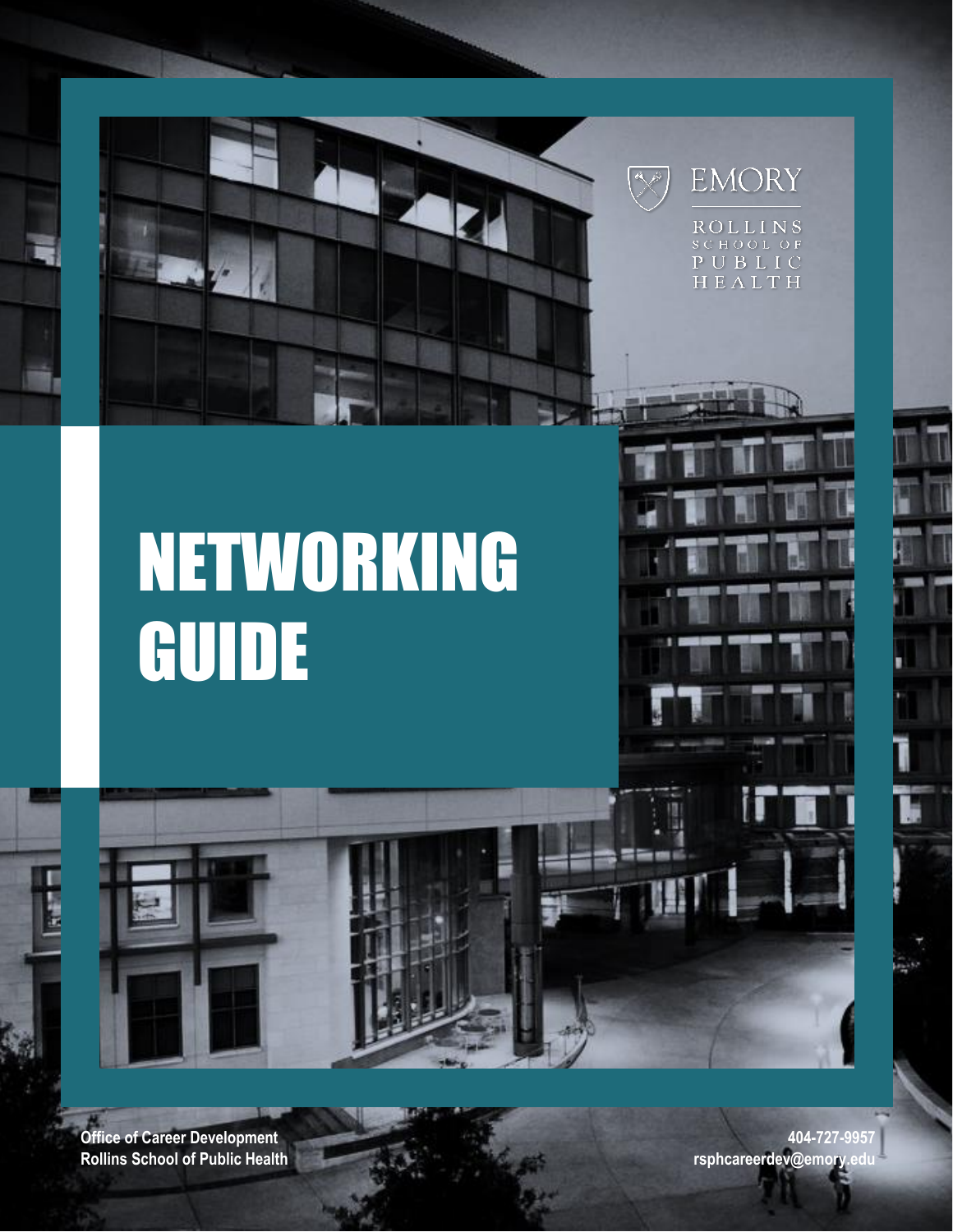# **TABLE OF CONTENTS**

- **3 WHAT IS NETWORKING?** WHY IS NETWORKING NECESSARY WHEN & WHERE TO NETWORK
- **4 OVERCOMING YOUR CONCERNS**
- **4 CRAFT AN EFFECTIVE ELEVATOR SPEECH**
- **5 NETWORKING LOGISTICS**
- **6 NEXT STEPS**
- **6 PARTING THOUGHTS**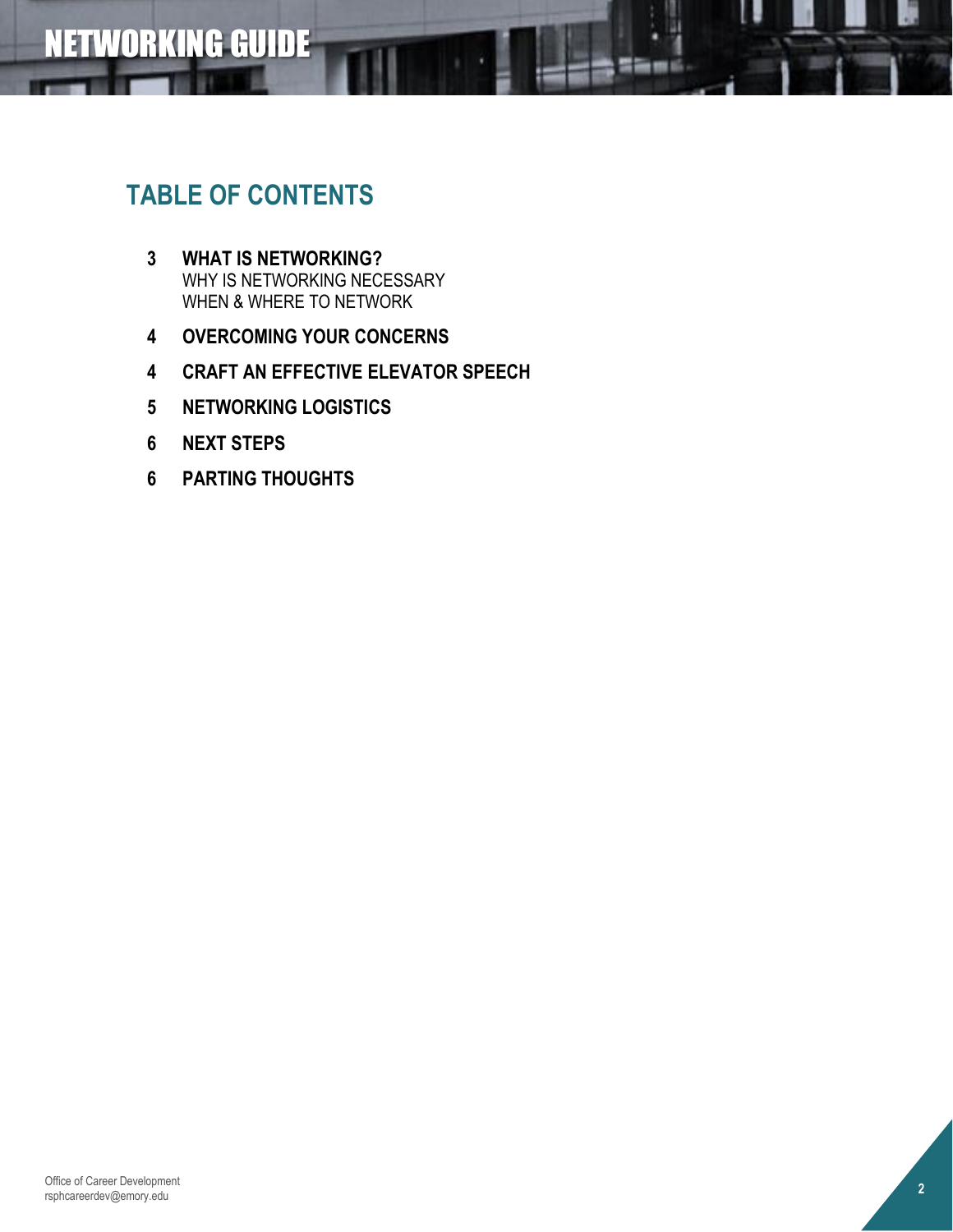### **WHAT IS NETWORKING?**

Networking is the exchange of information or services among individuals, groups, or institutions. The purpose of networking is to connect with others based on shared interests in order to develop and maintain mutually beneficial relationships, which often involve the sharing of information and contacts.

### **WHY IS NETWORKING NECESSARY?**

Research shows that 60-90% of jobs are found through making the right contacts! It is a great way to discover unadvertised positions and to get the most current information.

If you are serious about finding the best position for your next career move in a timely manner, you must network. The goal is to move into the hidden, unadvertised job market, using every available resource that contact with other people will provide you.

Current employees are among the best sources of referrals. Many firms report that 40-50% of their openings are filled by candidates referred to by staff members. Moreover, companies view such candidates more favorably than those brought in through other methods because they already know something about the organization and have a personal connection with it.

Networking is crucial to your future career as a public health professional. It is simply not sufficient to simply only attend your classes if you wish to maximize your success. We recognize that this may come as unexpected to you. This guide should provide you with basic information about networking and to increase your comfort level with the idea of networking, which is foreign to many.

Be sure to attend our Networking 101 Workshop and networking events in the fall to learn more and to put your skills to practice in a non-threatening environment.

The U.S. Department of Labor reports that **63.4%** of all workers use informal job finding methods through contacts such as family, friends, neighbors, and former co-workers and professionals.

Mark S. Granovetter, a Harvard sociologist, reported to Forbes magazine that "informal contacts" account for almost **75%** of all successful job searches.

The Wall Street Journal has reported that **94%** of successful job hunters claimed that networking had made all the difference.

### **WHEN & WHERE TO NETWORK**

Networking is an art that we, as professionals, continually construct and practice in our everyday life. It never ends. Do not wait for a networking event to start developing relationships. Anyone you meet is a potential networking contact. Also, do not wait until you are looking for a job to begin networking. It takes time to build relationships, and it cannot be done under pressure. In addition, others will be more receptive to you if you are genuinely getting to know them, rather than simply fishing for jobs.

Networking can occur virtually anywhere – elevators, social events, professional associations and conferences, among peers, in restrooms, in grocery lines, etc. You can network in your classes, your work environment, through professional and student organizations, as well as relatives and friends.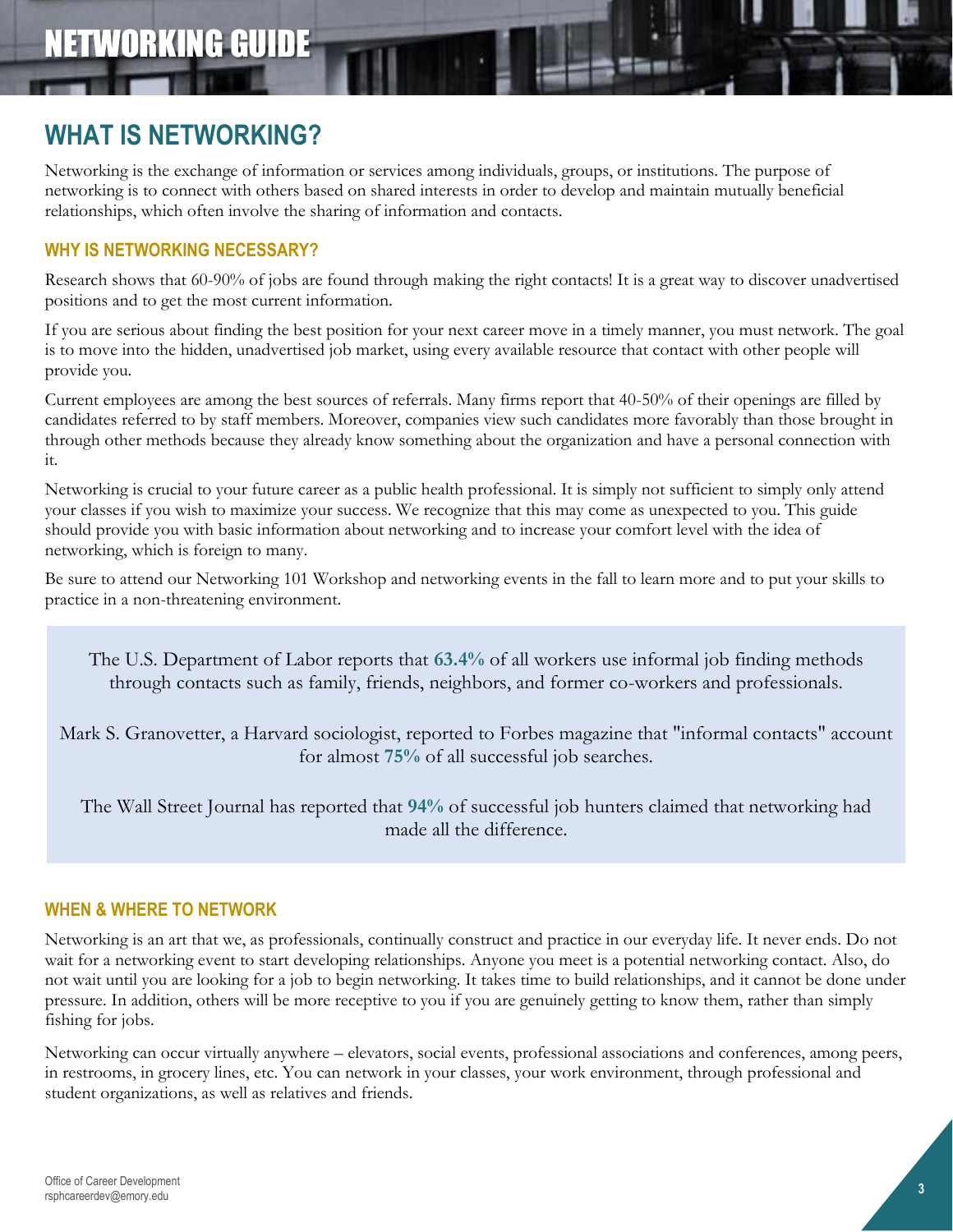# **OVERCOMING YOUR CONCERNS**

If you are one of the 25% of people who are introverts and the thought of striking up a conversation with a complete stranger scares you, fear not. You do not have to change your personality to be successful.

### **Try these tips:**

#### **Discard incorrect notions**

Many of you may feel that networking is like asking for a handout. You are not asking strangers for a job! When you network, you are using shared interests to seek out information and develop mutually beneficial relationships with others. Do not assume you are being a pest - most people can and will provide useful information and are glad to do so if asked in the right way.

### **Become a good listener**

You do not need to talk the entire time. Listening is just as important in building a relationship. Take the time to listen to the other person, demonstrating your interest in what they do. Absorb and reflect upon what you hear. This will help when it comes time to follow-up with the person, as well.

#### **Project a confident and professional demeanor**

Dress appropriately and know your stuff, and you will automatically feel more confident. You can also use good body language, such as making eye contact, to appear interested and connected.

### **Prepare and practice your "elevator speech"**

Write a summary of what you want people to know about you that can be delivered in less than 20 seconds. Make it upbeat and succinct: who you are, what you do, what you are looking for. Then practice your elevator speech in front of a mirror and with friends. See the next section for more information on preparing your own elevator speech.

Practice your dialogue, prepare things to talk about (other than the weather), have a list of standard questions, and do your research! Learn what you need to know to sound bright and confident.

### **Do not try to do all of your networking at once or in an emergency**

Start by taking baby steps. Networking should be incorporated into your life, so that you do not feel like you must go on a frenzy when you are searching for a job. At that time, the contacts you have already made may come in handy. The key is to build relationships before you need them.

# **CRAFT AN EFFECTIVE ELEVATOR SPEECH**

Imagine that you board an elevator and find that you are riding up to the 8<sup>th</sup> floor with the Director of the CDC. What would you say in that short amount of time to introduce yourself while grabbing their attention in an effective manner? This is how the phrase "elevator speech" was coined.

Having an elevator speech is a key part of your preparation for networking. You will be able to use your elevator speech to break the ice in any social situation with other public health professionals, be it an elevator ride or conference reception, and the more you use it, the more comfortable you will become. Using the speech will ease your fear of networking by taking away the guesswork of how to begin a conversation.

### **Sample Elevator Speech**

*My name is Any Student. I am a medical entomologist with over 10 years of experience managing, monitoring, and evaluation nationwide programs in Africa to prevent neglected diseases such as Trachoma and Onchoceriasis. I am currently obtaining my MPH in Global Health at Emory's Rollins School of Public Health so that I may gain further skills in public health methods. Once I finish, I plan to pursue a career in which I can continue my contributions to alleviate the burden of infectious diseases on affected populations in Sub Saharan Africa.*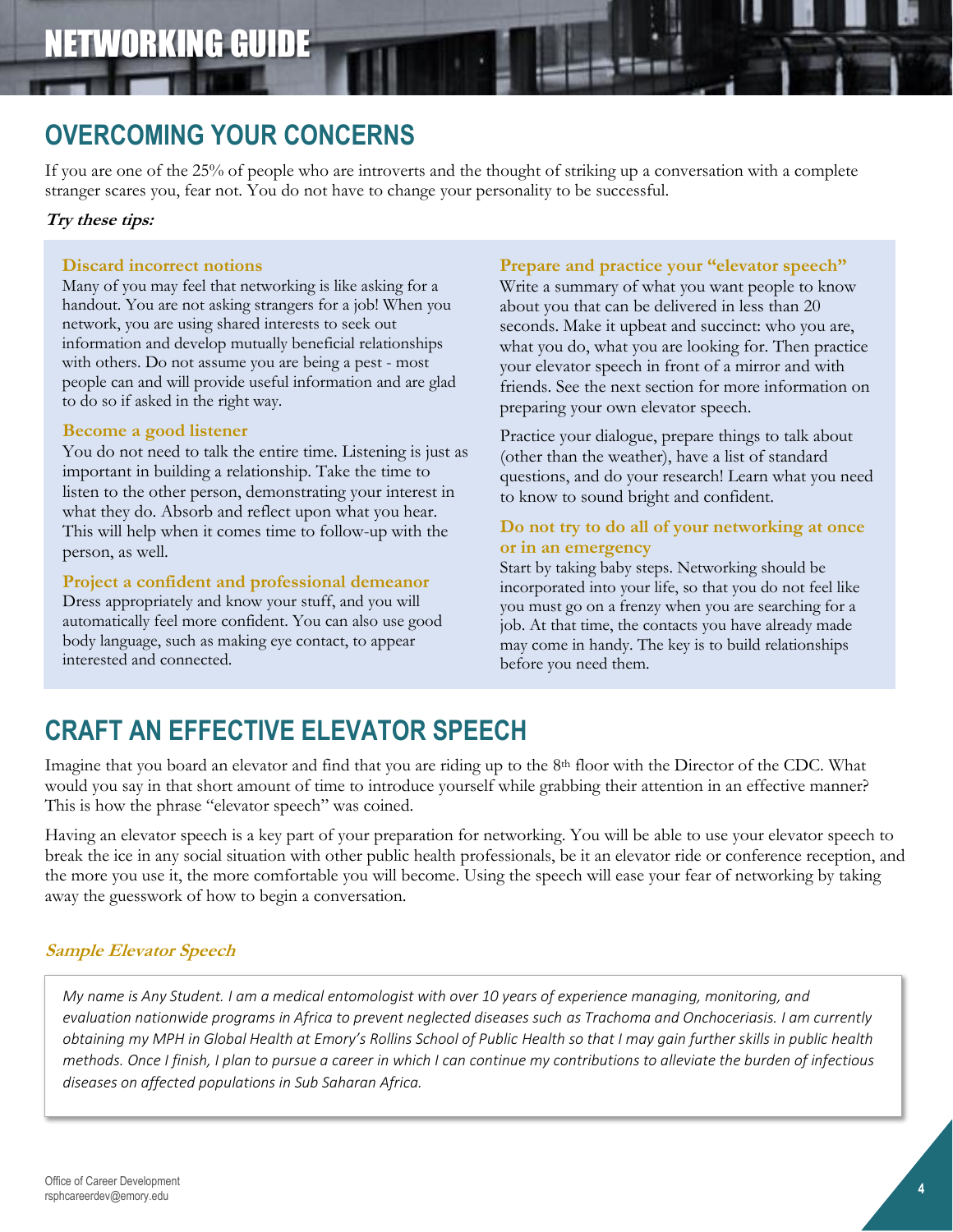### **NETWORKING LOGISTICS**

### **RSVP**

Registering to an event is the first way you can indicate your professionalism.

### **Attire**

Dress professionally. You only get one chance to make a first impression. When in doubt, dress a bit nicer than you think you need to.

### **Name Tags**

Wear your nametag on the right side, providing an easy line of sight when shaking hands.

### **Handshakes**

When meeting someone for the first time, extend your hand and make sure your handshake is firm but not too strong. Keep your drink in your left hand, so that your right hand stays dry.

#### **Business Cards**

Do ask for a card from everyone you meet, but do not offer a business card until asked. When receiving it, do not immediately shove it away. Treat it with respect by taking a moment to look at it, and even repeat the name aloud or refer to something on the card. It is fine to take notes about your conversation on the back of the card to refresh your memory later, but wait until after the discussion is over.

### **Food**

Do not arrive hungry. You should not be stuffing your face the entire time, as your time for networking is limited. When eating, step aside to a corner or seat and then return to networking afterward. Try striking up conversation at the buffet table! It is an easy and relaxed way of starting a discussion.

### **Alcohol**

Do not overindulge on alcoholic beverages. Know your limits. You want to make sure you present yourself in the best light possible.

### **Questions to Ask**

It is important to have some standard questions in mind when networking. These can be applied to most situations. However, in social situations where you are introducing yourself to multiple persons, be careful not use the same line of questions within earshot of each host. Ask openended questions that will stimulate a brief conversation. See sample questions below.

### **Ending the Conversation**

Do not stay too long in one place. After eight to ten minutes, excuse yourself with a pleasantry such as, "It was nice meeting you..." Do not be afraid to speak to several different people. You never know who will have information or contacts of interest to you.

### **Sample Questions to Ask**

- How would you describe the work environment/corporate culture?
- What kind of experiences, paid or unpaid, would you encourage people to have when pursuing a career in your field?
- What educational preparation do you recommend?
- What types of strategies are important for success in your field?
- What is the most effective job search method in your industry?
- What are typical entry-level job types, titles and functions?
- What skills/characteristics do you think contribute to success in this field?
- What helped or led you to get into this line of work?
- Do you know of anyone who is also interested in \_\_\_\_? Would it be all right for me to contact this person?